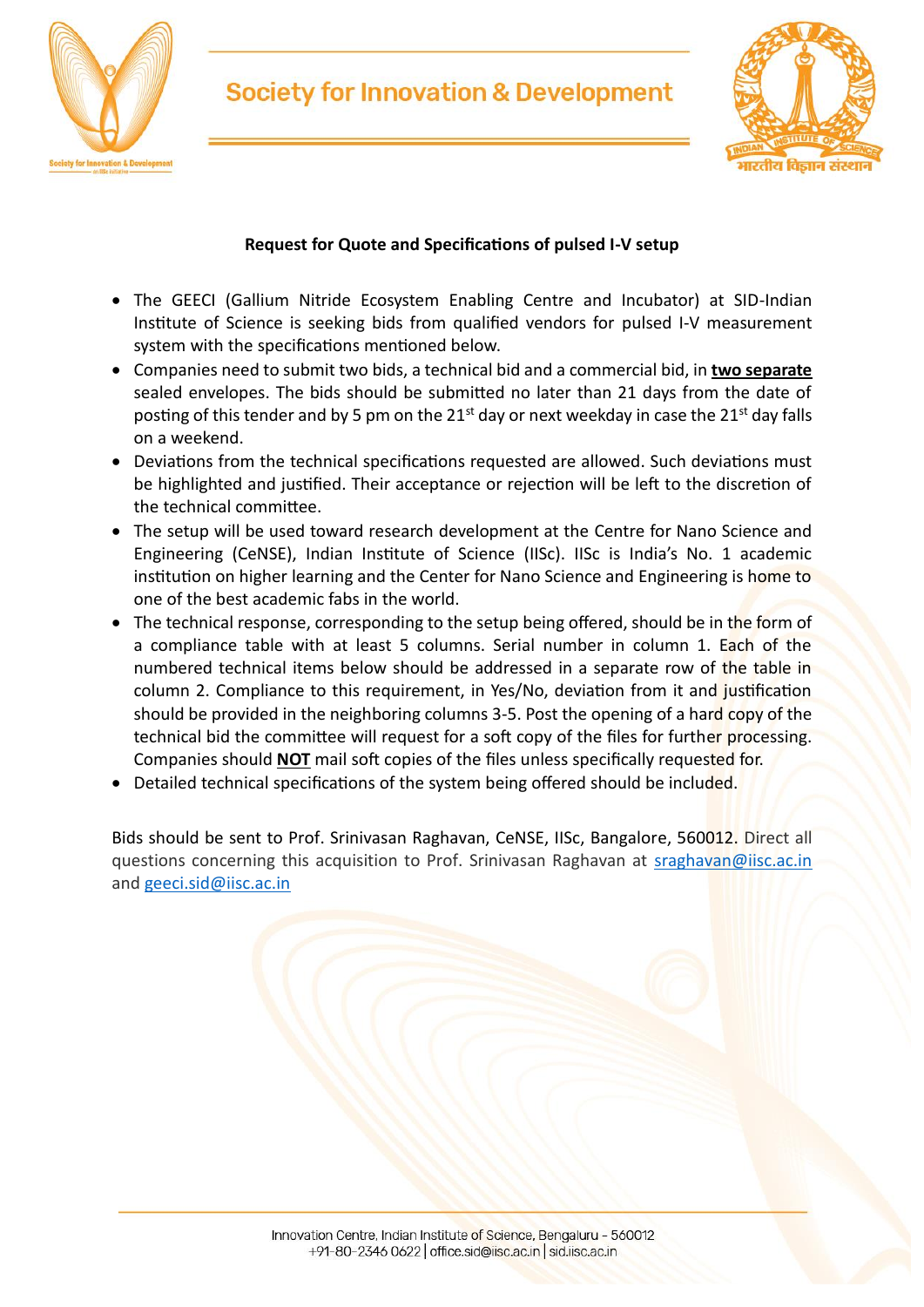

# **Society for Innovation & Development**



### **Specification for Pulsed IV and RF characterization System.**

- 1. Standalone synchronous dual pulsing system capable of simultaneously pulsing gate and drain of FETs from a quiescent point to any point on the desired IV curve.
- 2. System should be suitable for measuring DC IV measurement also.
- 3. The system should be fully integrated turn-key solution with high flexibility and modularity, and should be upgradable
- 4. All measurement control must be available at one central user interface.
- 5. Power sources should be built in or embedded.
- 6. The system should comprise the following basic components:
	- i. Pulsed IV system for Pulsed, DC characterization
	- ii. Control software
	- iii. Compact Modelling Software
- 7. The pulsers should provide DUT and thermal breakdown protections, and should enable emergency stop when the operating point exceeds the specified current or voltage or frequency or temperature
- 8. The setup must enable characterization of both on-wafer as well as packaged devices. Any fixture required for the same, should be provided.

#### **SPECIFICATIONS OF THE PULSED IV SYSTEM**

| <b>SL No</b> | Equipment                   | Qty | <b>Specification Details</b>            | <b>Specifications</b>               |
|--------------|-----------------------------|-----|-----------------------------------------|-------------------------------------|
| 1            | <b>Drain Pulser</b><br>Head | 1   | Maximum voltage                         | $+/- 200V$ or higher                |
|              |                             |     | Maximum current pulsed                  | +/- 30A or higher                   |
|              |                             |     | Maximum DC current                      | 3 A or higher                       |
|              |                             |     | Power Handling                          | 100 W (DC) and > 2 kW<br>(pulsed)   |
|              |                             |     | Pulse Width (Min. /Max.)                | 200 ns to DC                        |
|              |                             |     | Duty cycle (Min. /Max.)                 | up to 100% (i.e., continuous<br>DC) |
|              |                             |     | Rise and fall times (10-90%,<br>90-10%) | 40 ns or lower                      |
|              |                             |     | Maximum measurement<br>error            | 1% or better                        |
| 2            | <b>Gate Pulser</b><br>Head  | 1   | Maximum voltage                         | $+/- 20V$ or higher                 |
|              |                             |     | Maximum current pulsed                  | +/- 500mA or higher                 |
|              |                             |     | <b>Maximum DC current</b>               | 200 mA or higher                    |